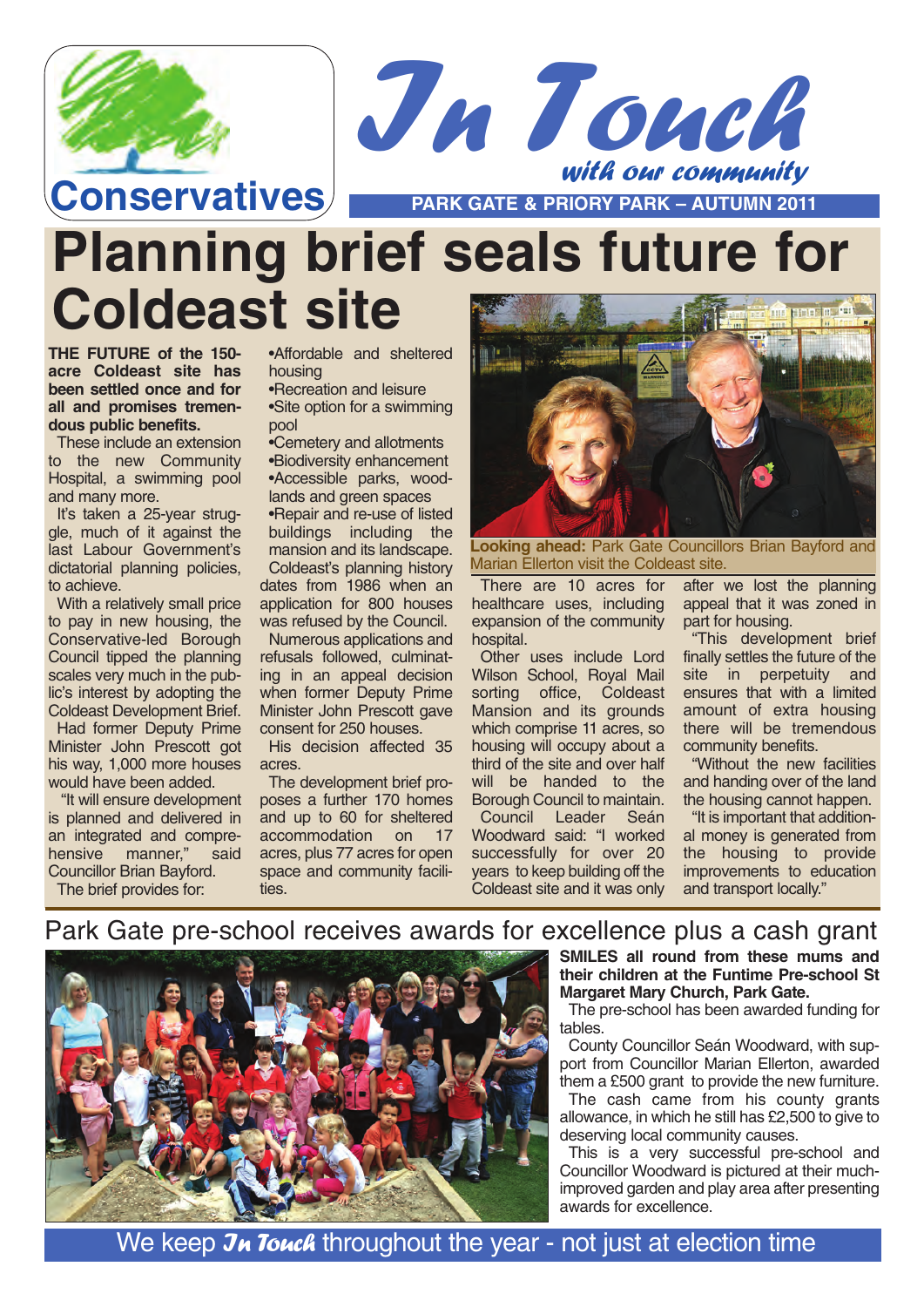

### **NEWS BRIEFS**

**Carol service**

For a second time, County Councillor Seán Woodward is supporting the popular Park Gate traders' carol service with a grant to cover the costs of insurance and organisation. It takes place on

Monday, December 12 at 7pm.

The traders supply hot mince pies and soup and there's a raffle.

#### **Parking ban**

Drivers trying to dodge parking fees at Swanwick Station are in for a shock.

Following complaints over several years about the parking outside the cottages by the Village Inn on Botley Road, Park Gate by commuters, the Borough Council will paint double yellow lines there which will be effective 8am – 6pm Monday to Friday.

#### **Church grant**

Father John, of St<br>Margaret Mary's, Margaret requested £2,280 for new fencing for the car park, which was granted by Councillor Seán Woodward, supported by ward Councillors Marian Ellerton and Brian Bayford.

It will help to keep church users safe and prevent easy<br>access to the access grounds.

The church is a focus for the community and many groups are based there.

## **Speedwatch volunteers warn drivers: 'You'll be clocked'**

**SPEEDING drivers beware. These residents may clock you and pass your registration number to the police.**

They are some of the many volunteers across the Western Wards who target roads where people<br>have reported reported speeding or where there's a record of excess speeds.

The information is given to the police to help decide where to set up speed traps.

County Councillor Seán Woodward recently provided a grant to Burridge Residents' Association to buy Speedwatch equipment.

The cash also went towards wheelie bin stickers to remind drivers on Swanwick Lane and Botley Road they are in a 30mph limit.

Councillor Woodward said: "By applying the stickers that we have



had printed this gives a highly visible speed reminder to motorists on one day every week."

If you'd like to become a Speedwatch volunteer or find out more details, you should contact Park Gate police station.

Stickers are available from association secretary Pat Johnson on 01489 576045 or pjohnson@sierra.co.uk

**•Photo:** Park Gate Councillor Marian Ellerton (left), Pat Johnson and Warren Simpson using the Speedwatch equipment.

#### Happy outcome follows care complex discussion

**A PLANNING application was recently received for the development of a care complex with access off Beacon Bottom.** 

This would include a number of bungalows, health centre and rest home.

Park Gate Councillor Brian Bayford said: "Access to the Beacons is not ideal at the best of times."

He met over 20 residents at John Curtis' home to seek views and to advise on procedures.

"Interestingly, each neighbour brought cakes, drinks and other refreshments and the discussion turned into a happy event."

Councillor Bayford added: "I'm pleased to say the application was subsequently withdrawn."

#### **Community** Hospital is surgery option

**HAMPSHIRE NHS has suggested 3 options if the proposed closure of Locks Road Surgery goes ahead.**

1 Transfer to the Whiteley Surgery.

2 Transfer to an extended Brook Lane surgery.

3 Use space at the Community Hospital for a new surgery.

A questionnaire is available for patients to give their views by the internet at www.surverymonkey.com/s/gpservices

Option 1 is impractical for most residents as the Whiteley Surgery is too far.

It is stated that Locks Road surgery does not meet modern standards, but no changes have to be undertaken if the current practice continues to use it.

It seems inevitable the GPs will get their way and sell the site and your councillors believe that in the circumstances using accommodation in the Community Hospital would be the preferred option.

### Community hall and bowls club benefit from council grants

**PRIORY Park Community Hall has received £2,500 from the Council's Community Action Team (CAT) fund towards refurbishment of the kitchen.**

Council Leader Councillor Seán Woodward said he was pleased to help.

"The hall is used by many community groups and the new kitchen will also have an 800mm high top area which will be suitable for wheelchair

users."

Cost of the kitchen refurbishment is £5,304 and the balance will be met by £1,500 from Councillor Woodward's County Council fund; the hall committee will raise the remaining £1,304 from their funds.

#### **Bowls club furnishings**

Lockswood Bowling Club, based at Priory Park Community Centre, promotes

bowls to residents aged 6 years and upwards.<br>A £1,000 grant

A £1,000 grant from Councillor Woodward will help them to equip their recently extended clubhouse with extra tables and chairs, and also add blinds and curtains to the new windows and doors.

"The club is a fantastic success in the Western Wards and I am pleased to be able to help them improve their facilities in this way," he said.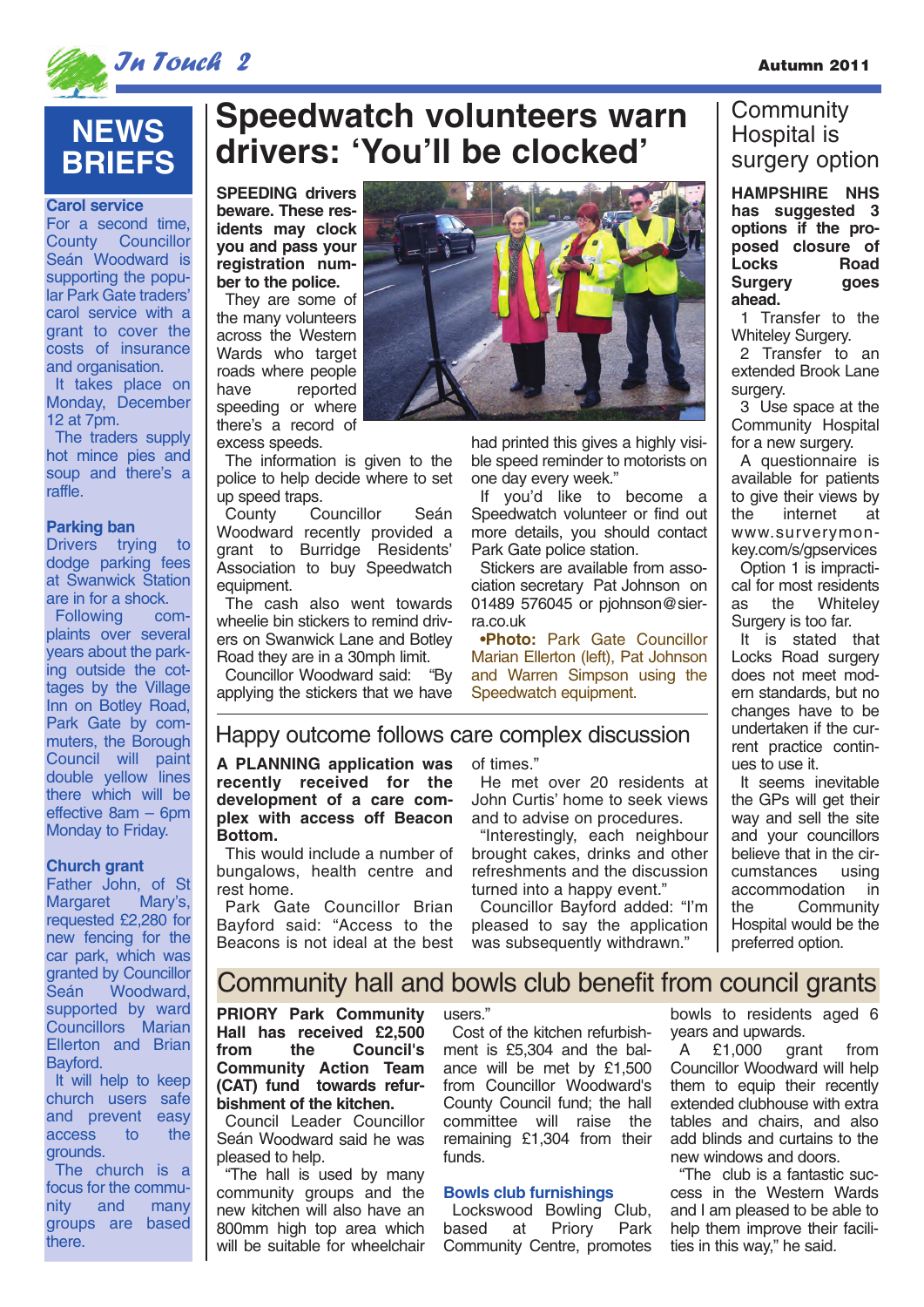### $\mathcal{J}$ utumn 2011  $\mathcal{J}$   $\mathcal{J}$   $\mathcal{J}$   $\mathcal{J}$   $\mathcal{J}$   $\mathcal{J}$   $\mathcal{J}$   $\mathcal{J}$   $\mathcal{J}$   $\mathcal{J}$   $\mathcal{J}$   $\mathcal{J}$   $\mathcal{J}$   $\mathcal{J}$   $\mathcal{J}$   $\mathcal{J}$   $\mathcal{J}$   $\mathcal{J}$   $\mathcal{J}$   $\mathcal{J}$   $\mathcal{J}$   $\mathcal{J}$   $\mathcal$

### Shedding a new light on Park Gate

**WORK to replace and maintain 250,000 street lights across Hampshire should begin within the next 6 months.**

All lighting columns over 15 years old – about 150,000 in total – and all lanterns will be replaced by new high efficiency units.

This is the largest lighting investment in Europe as a private finance initiative.

The County Council is investing £121m in a 25-year contract to replace most of the lighting columns on<br>main roads to the main roads British Standard.

This will involve smart technology that can dim or brighten banks of lights and with more control over what time lighting comes on and goes off.

It will lead to improved quality of lighting, road safety and crime reduction in residential areas.

### **Coffee kiosk go-ahead brings jobs to local shopping centre**

**TEN JOBS will be created after councillors gave the go-ahead for a Costa Coffee kiosk to be built in the Locks Heath shopping centre.**

Centre owners New River Retail are delighted that their application has been given permission to build over the lower area of the square just behind the clock tower.

Stuart Mitchell, the company's asset manager, said the new purpose-built Costa Coffee pod would be built by spring 2012.

"The 1,500 sq ft pod, which will include an outdoor seating area, was brought forward after New

**YOU can benefit from cavity wall and loft insulation at a fraction of the price, thanks to Insulate Hampshire.** 

It's open to all homeowners, offering loft insultation at £99 and cavity wall insulation at £75 for the first 5,000 suitable homes to sign up and £99 thereafter.

It's expected to improve 20,000 Hampshire homes, cut household bills by £300 a year and save 1.5 tonnes of CO<sub>2</sub>.

To book an assessment with an advisor (by appointment only), call Freephone 0800 952 0037 or visit www.insulatehampshire.co.uk

River Retail completed a consumer survey which indicated a strong demand to bring Costa Coffee to the location and we hope it will enhance their shopping experience," he said.

New River Retail bought the shopping centre in November 2010 and this outlet, which will seat around 40 people, is the first major step in upgrading it.

Councillor Brian Bayford said: "New River Retail have been very cooperative and continue to work closely with Fareham Borough Council to achieve a real difference to the centre."



**A BOOKABLE taxishare service is running to take** people **Community Hospital.**

It follows axing of the local bus service and will run for a trial period, starting at the Lockswood Centre with pick-up points at several locations.

Costs will be £2.10 single or £3.50 return. Bus pass holders and under 5s travel free.

### **Save on fuel bills Housing development plan stalls**

**HOUSING at Peters Road, which stalled after approval by a Government Inspector in 2006, has recently been resubmitted by different developers.** 

The original plan was Councillor Marian Ellerton views for 307 units, over half of the still vacant Peters Road site. which were flats. The

new application is for a few less units with a different layout. Councillor Brian Bayford met residents from Chichester Close and Brook lane to review the implications.

Later, some residents met one of the developers and some answers were given.

However, to date, the application has not been progressed further.

### **PARK GATE & PRIORY PARK CONSERVATIVES**

Do you support Conservative principles? Would you like to VOTE to select your Council and Parliamentary candidates? Would you like to ATTEND social or political events with like-minded people? Would you be willing to HELP us by delivering *InTouch* newsletters in your road?

If your answer to any of these questions is YES then why not JOIN the Park Gate & Priory Park Branch of Fareham Conservative Association? Please telephone Marian Ellerton on 01489 570774



**Brian Bayford** 6 Abshot Manor Little Abshot Lane Titchfield Common PO14 4LN Tel: 01489 577772 email: bbayford@fareham.gov.uk



### **WARD COUNCILLORS Park Gate**



**Marian Ellerton** 230 Botley Road Burridge SO31 1BL Tel: 01489 570774 email: mellerton@fareham.gov.uk

**COUNTY COUNCILLOR Fareham Sarisbury**

**Seán Woodward** 8 Persian Drive, Whiteley PO15 7BJ Tel: 01489 881030 email: sean.woodward@hants.gov.uk